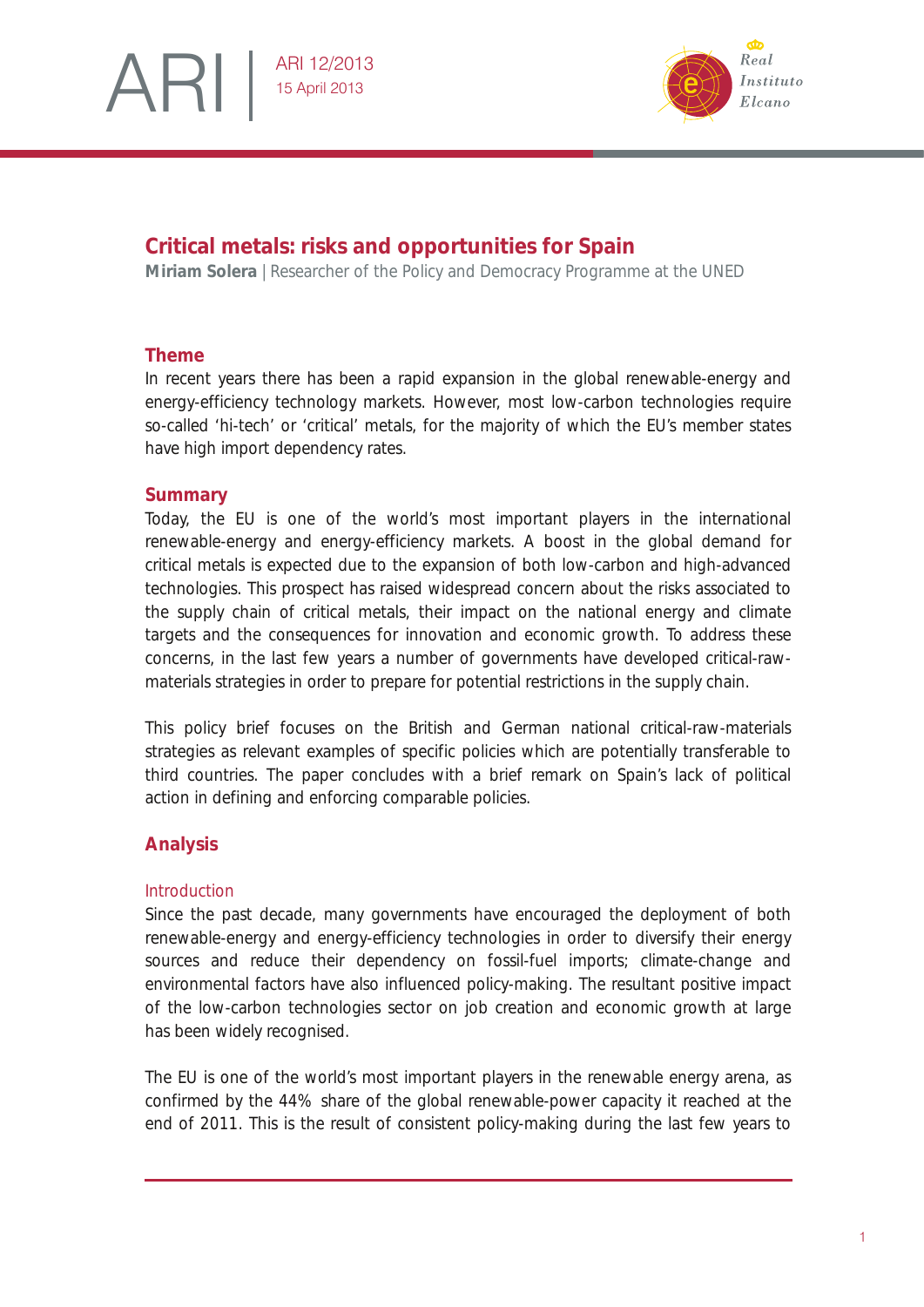develop a secure, competitive and sustainable European low-carbon economy by 2050. In terms of renewable power-generating capacity, as of the end of 2011 China and the US lead the renewable market in absolute numbers, followed by Germany, Spain and Italy, which, in turn, are the top three markets on a per capita basis. Spain has a significant presence in the wind and solar ‹ both photovoltaic (PV) and concentrated (CSP)‹ power sectors, although at the end of 2011 it moved back to the fourth position on the PV capacity scale.<sup>4</sup>

Most low-carbon technology manufacturing processes require the so-called  $\uparrow$ hi-tech $\downarrow$ or †critical metals‡, for which the global demand is expected to rise sharply in coming years in response to the expansion of low-carbon and other high-advanced technologies. An eventual restriction in the critical-metal supply chain has caused widespread concern.

#### Why tcritical metals<sup>†?</sup>

According to the EU Commission, critical raw materials are defined as †those which display a particularly high risk of supply shortage in the next 10 years and which are particularly important for the value chain $\ddagger$ <sup>5</sup> EU member states have import dependency rates of 100% for most of these materials. Such a level of dependency generates insecurity arising from:

1) Geopolitical asymmetry: for some critical metals, exploitation projects are at present underway in only a few countries. This market concentration in countries at political and/or economic risk may disrupt trade and encourage price volatility. For instance, China, which controls around 95% of the global rare-earth elements production, established export quotas and tariffs in 2010 as part of an explicit geopolitical strategy.

2) Speculative factors: the trade volume for critical metals is comparatively small and not all critical metals trade on the London Metal Exchange (LME). The criticalmetal markets are therefore less transparent than the copper, nickel, tin and zinc markets ‹ to name a few‹ .

3) Technology and capital investments: many critical metals are obtained as byproducts of abundant base metals; frequently, their low production rate does not compensate for the economic benefits of extracting only the base metals.

4) Geological factors: rare-earth elements are not scarce in the Earth ts crust but are seldom found in ore deposits. Thus, only a reduced number of mining projects are technically viable and economically profitable.

4 UHQ54 +5345,/ Uhqhz deohv 5345 J or edoVwdwxv Uhsr uw/

kwws=22z z z [1uhq541qhw2Sr](http://www.ren21.net/Portals/0/documents/Resources/%20GSR_2012%20highres.pdf) uwdov232gr f xp hqwv2Uhvr xuf hv2( 53J VUb5345( 53klj kuhv1sgi 1 5 European Commission (2011), Tackling the Challenges in Commodity Markets and on Raw Materials, COM (2011) 25  $\frac{1}{2}$  final, kwee isominically confirmed that  $\frac{1}{2}$  is  $\frac{1}{2}$  is  $\frac{1}{2}$  in  $\frac{1}{2}$  is  $\frac{1}{2}$  in  $\frac{1}{2}$  is  $\frac{1}{2}$  in  $\frac{1}{2}$  is  $\frac{1}{2}$  is  $\frac{1}{2}$  in  $\frac{1}{2}$  is  $\frac{1}{2}$  is  $\frac{1}{2}$  is  $\$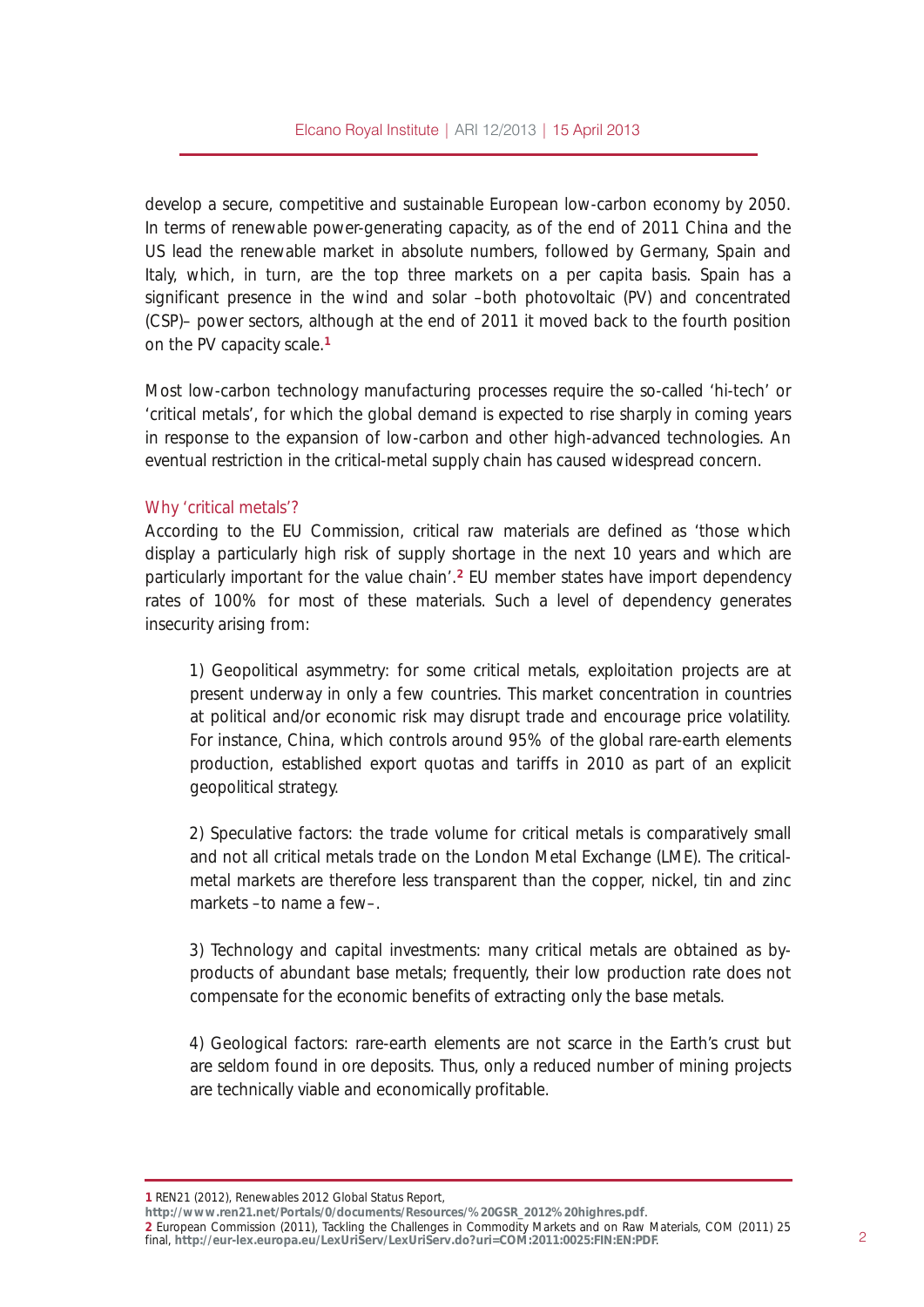5) Substitution and recycling: there are currently few replacement alternatives available for critical metals. Also, the efficiency of recycling processes is relatively low due to the complexity of scrap-metal recovering.

6) The environmental impact of mining and materials processing.

#### Fulw fdop hwdov la or z of duer a whife kar or i lhv

According to the US Department of Energy (DOE), in 2010 clean energy technologies demanded around 20% of the global consumption of critical metals.<sup>6</sup> This proportion is presumably due to rise in coming decades, as mentioned above.

A number of reports have been published in recent years by a wide range of institutions that provide in-depth coverage of utilisation issues concerning critical metals. However, to date no definitive consensus has been reached concerning a methodology for the assessment of metal criticality and the impact of an eventual supply shortage in lowcarbon technologies. In the following paragraphs several reports are introduced that briefly illustrate the issue.

The strategy documents published by the DOE in 2010 and 2011 identify criticality matrices for the short and medium term (2015-25) for photovoltaic films, wind turbines, vehicles and lighting.<sup>7</sup> In 2010 the Ad-hoc Working Group of Raw Materials Supply Group of the European Commission singled out 14 elements as critical for member-state industries and which are not exclusively used in low carbon technologies.<sup>8</sup> In 2011 the JRC Institute for Energy and Transport of the European Commission (JRC) together with the Oakdene Hollins and The Hague Centre for Strategic Studies (HCSS) released a report which focused on the impact of a hypothetical shortage of critical metals employed in six different low-carbon technologies prioritised in the European Strategy Energy Technology Plan: nuclear, solar, wind, bio-energy, carbon capture and storage, and electricity grids.<sup>9</sup> In 2009 the Institute for Future Studies and Technology Assessment (IZT) and the Fraunhofer Institute for Systems and Innovation Research (ISI) prepared an extensive report on the criticality of hi-tech metals based on the predicted demand for a wide spectrum of advanced technologies by 2030.

Table 1 below shows a (non-exhaustive) categorisation of the most important metals required for selected low-carbon technologies.

kwws=22hqhuj | 1j r y 2vlwhv 2sur g 2ildhv 2GR HbFP V5344bILQDObI xootsgi.

8 European Commission (2010), Critical Raw Materials for the EU, Report of the Ad-hoc Working Group on defining critical raw materials, 30/VII/2010, http://ec.europa.eu/enterprise/policies/raw-materials/files/docs/report-b\_en.pdf. 9 JRC Institute for Energy and Transport, Oakdene Hills Ltd and The Hague Centre for Strategic Studies (2011), Critical Metals in Strategic Energy Technologies, kwws=22/hwlv1hf 1hxur sd1hx2qhz vur r p 0whp v0ir oghu2nf 0uhsr uw0r q0

f ulwlfdop hwdov0q0vwudwhj lf 0hqhuj | 0whf kqr or j lhv2dwbgr z qor dg2Gr f xp hqw.

<sup>6</sup> USDepartment of Energy (2010), Fulwlf doP dwhuldov Vwudwhj |, December,

[kwws=22hqhuj](http://energy.gov/sites/prod/files/piprod/documents/cms_dec_17_full_web.pdf) | 1j r y2vlwhv2sur g2i lohv2slsur g2gr f xp hqwv2f p vbghf b4: bi xoobz he 1sgi.

<sup>7</sup> Ib¶d; USDepartment of Energy (2011), Critical Materials Strategy, December,

<sup>:</sup> IZT & Fraunhofer ISI (2009), Rohstoffe f½r Zukunftstechnologien, 15/V/2009, kwws=22z z z 1vl1udxqkr i hutgh2lvl0 p hgld2gr f v2q2gh2sxedndwr qhq2Vf koxvehulf kwbodqj b533<3848bi lqdolsgi . 6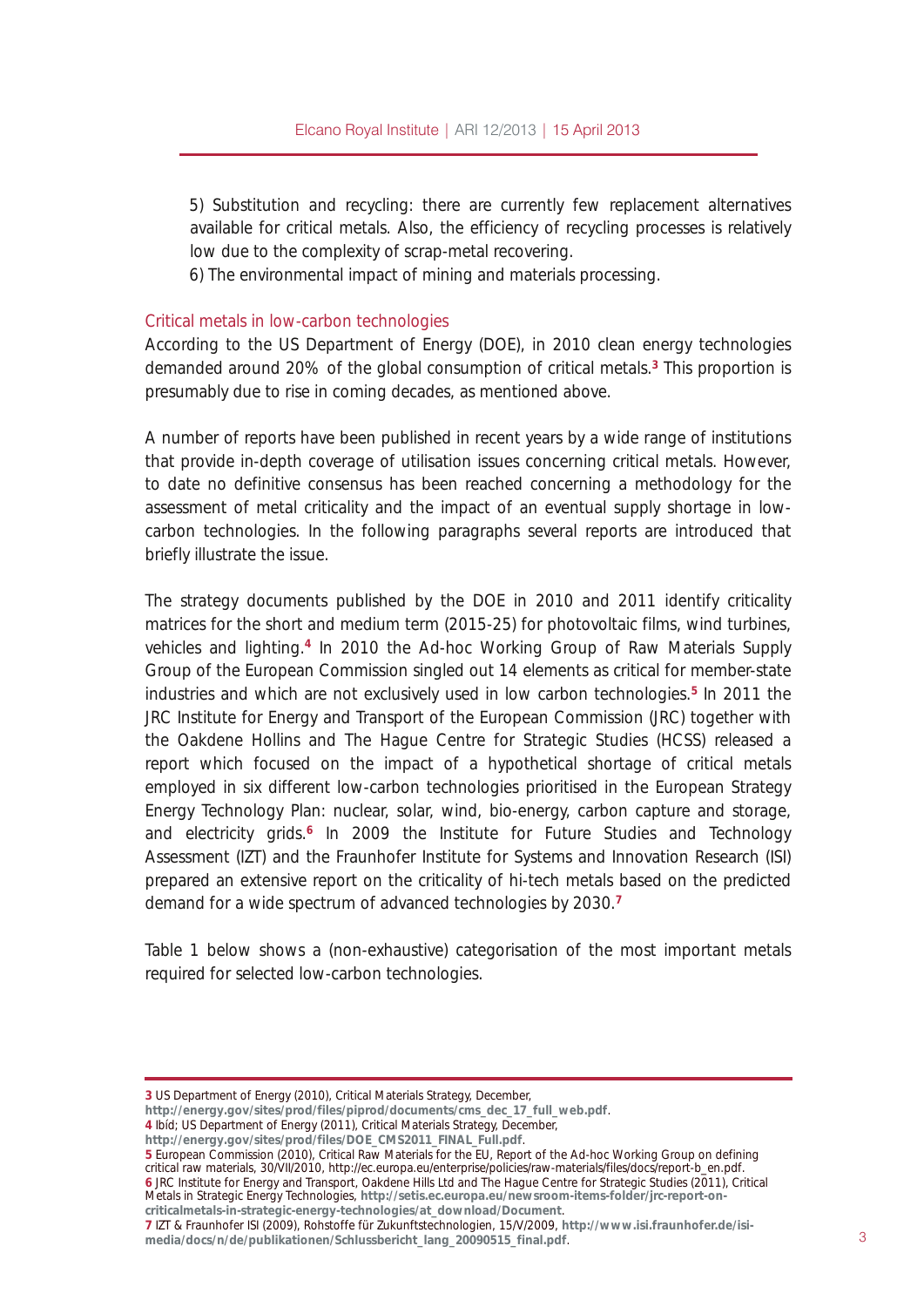| <b>Technology</b>              | Device                                          | <b>Metals</b>                                                             |
|--------------------------------|-------------------------------------------------|---------------------------------------------------------------------------|
| Wind                           | Permanent magnets in<br>denerators              | Dysprosium, neodymium, praseodymium                                       |
|                                | Steel alloys (eg, for<br>offshore applications) | Copper, chronium, manganese, molybdenum, nickel                           |
| Solar (photovoltaic)           | Crystalline silicon                             | Silicon, silver, tin                                                      |
|                                | Thin films                                      | Cadmium, copper, indium, gallium, germanium,<br>selenium, tellurium       |
| Solar (concentrating)          | Solarmirrors                                    | Silver                                                                    |
| Bio-fuels                      | Catalysts                                       | Cobalt, palladium, platinum, ruthenium, rhodium                           |
| Nuclear energy                 | Reactor control rods                            | Cadmium, chromium, cobalt, copper, hafrium,                               |
|                                |                                                 | indium, lead, molybdenum, nickel, niobium, silver, tin,                   |
|                                |                                                 | tantalum, titanium, tungsten, vanadium, wolfram,                          |
|                                |                                                 | yttrium, zirconium                                                        |
| Hybrid- and electro<br>vehides | Motors                                          | Copper, dysprosium, neodymium, praseodymium                               |
| Electricity storage            | Li-Ion Batteries                                | Cobalt, lithium, manganese, nickel                                        |
|                                | Ni-MH Batteries                                 | Cerium , cobalt, lanthanum, manganese, neodymium,<br>nickel, praseodymium |
| Fuel Cells                     |                                                 | Cerium, cobalt, gallium, lanthanum, manganese,                            |
|                                |                                                 | nickel, iridium , palladium platinum, rhodium ,                           |
|                                |                                                 | ruthenium, vanadium, yttrium                                              |
| High efficiency                | LED, halogens and                               | Cerium, dysprosium, europium, gallium, indium,                            |
| lighting                       | fluorescent lamps                               | lanthanum, niobium, scandium, terbium, yttrium                            |
| Electricity grids              | Cables                                          | Copper, lead                                                              |
| Carbon capture and             | Steel alloys                                    | Cobalt, copper, chromium, manganese, molybdenum,                          |
| storage (CCS)                  |                                                 | nickel, niobium , vanadium                                                |

#### **Table 1. Metals used in low-carbon technologies**

Source: US DOE Critical Materials Strategy (2010 & 2011); JRC, Oakdene Hills & HCSS (2011); IZT & Fraunhofer ISI (2009).

#### *National critical raw materials strategies: Germany and the UK*

Due to the dynamics of innovation associated with low-carbon technologies, it is difficult to predict the critical-metals supply and demand balance over a period of 20 years with some confidence. On the other hand, there is a consensus that this uncertainty should be managed appropriately. Several governments have reacted positively to the concerns voiced by industrial and scientific associations and have sought to anticipate, and hence minimise, the impact of potential restrictions on national economies and national energy and climate targets. This proactive approach has resulted in a number of national strategic papers being published by several governments over the past few years.

EU member states rely almost completely on imports of critical raw materials to meet the needs of their domestic industries and services. This affects EU economies in direct or indirect ways. Two main country profiles can be identified within the EU member states.

The first profile is that of countries with a strong base of hi-tech manufacturing industries and a tight reliance on metals imports. Germany, with a well-developed lowcarbon and automobile industry, and to a lesser extent, France, with extensive nuclear production and automobile industry, are paradigmatic examples. For these countries,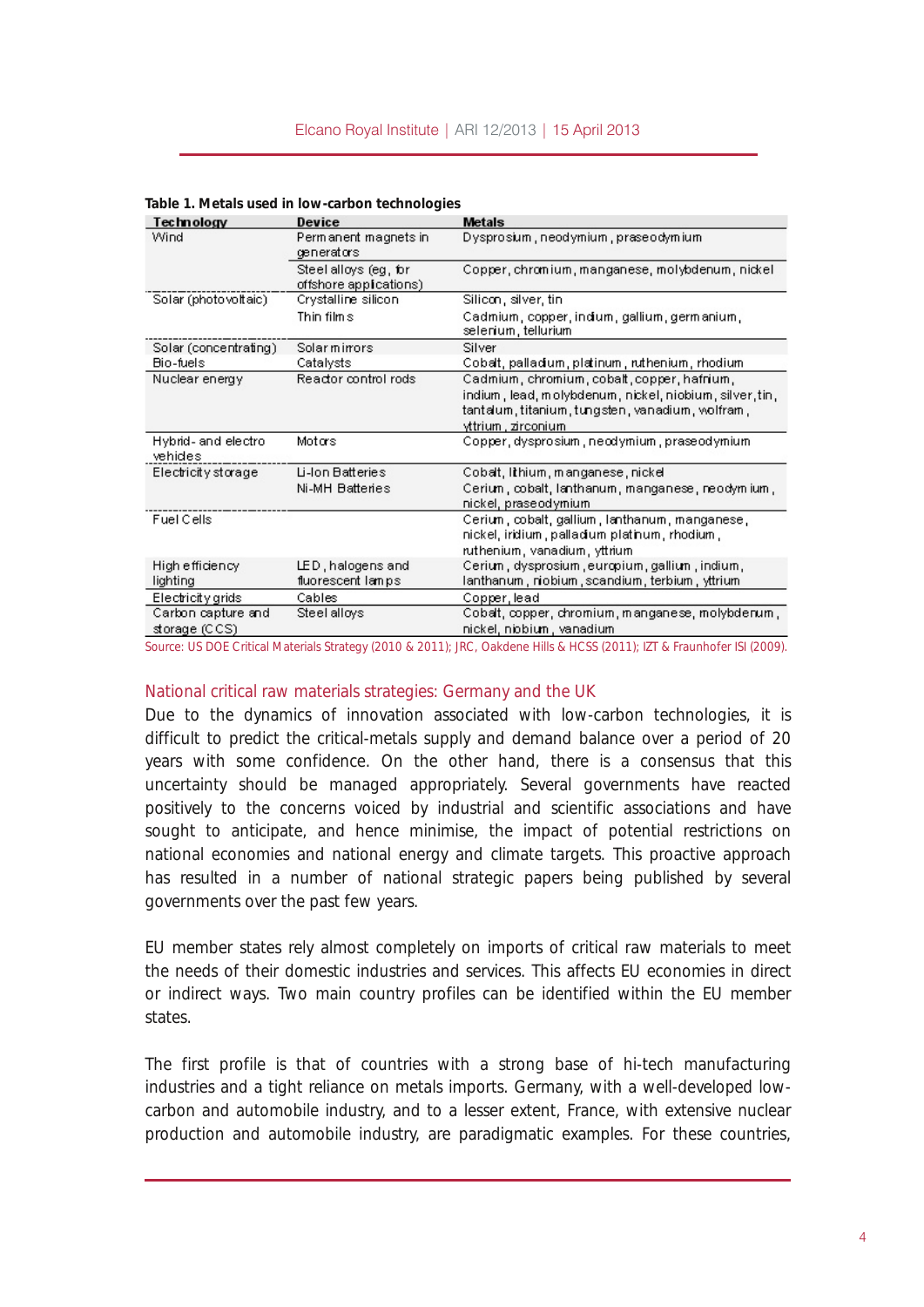secure, competitive and sustainable access to critical raw materials is essential in order to safeguard current economic and productive patterns.

The second important profile is that of, eg, the UK and the Netherlands. In these countries, the smaller manufacturing-industry base relying directly on the critical-metal supplies lessens the impact of eventual shortages of high-tech metals. Therefore, national strategies are driven towards identifying and exploiting economic opportunities and business models associated with the efficient management and substitution of critical materials.

### J hup dq|

Germany is an interesting case study for the following reasons:

1) It has a long-standing tradition as an exporter with a strong hi-tech manufacturing industry. Maintaining Germany is alobal leadership in the technology and export arenas has become an essential, unquestionable political remit for all federal governments.

2) Its energy-security concept (Energiewende) relies on the successful deployment of the new green technologies in sustainable and profitable ways.

3) It has developed a mature raw-materials strategy, which encourages dialogue between subject experts from the industrial and technology areas, and comprises a wide spectrum of policy instruments ‹ political, financial and technological‹ aimed at supporting German industry, particularly in the event of market failure.

In March 2005 the first Raw Materials Summit took place with the participation of the Federal Association of German Industry (BDI) and the Federal government. This event undoubtedly marked the launch of Germany present raw-material strategy, which to date has been set forth in two main documents.<sup>;</sup> The core elements of this strategy are:

Š The Federal government is viewed as an active player and key partner. The Federal government has undertaken the remit to establish the required political, institutional and legal framework to guarantee the reliable, competitive supply of hi-tech materials. To this end, the Federal government has empowered public agencies and shaped adequate instruments, eg, Chambers of Commerce, the German Trade and Invest (GTAI) agency and an extensive network of Federal Foreign Offices, in order to represent the interests of German national industry abroad. Further support activities are carried out by the inter-ministerial Raw Materials Committee, the Helmholtz Institute Freiberg for Resource Technology (for mineral and metalliferous raw materials) and the German Raw Material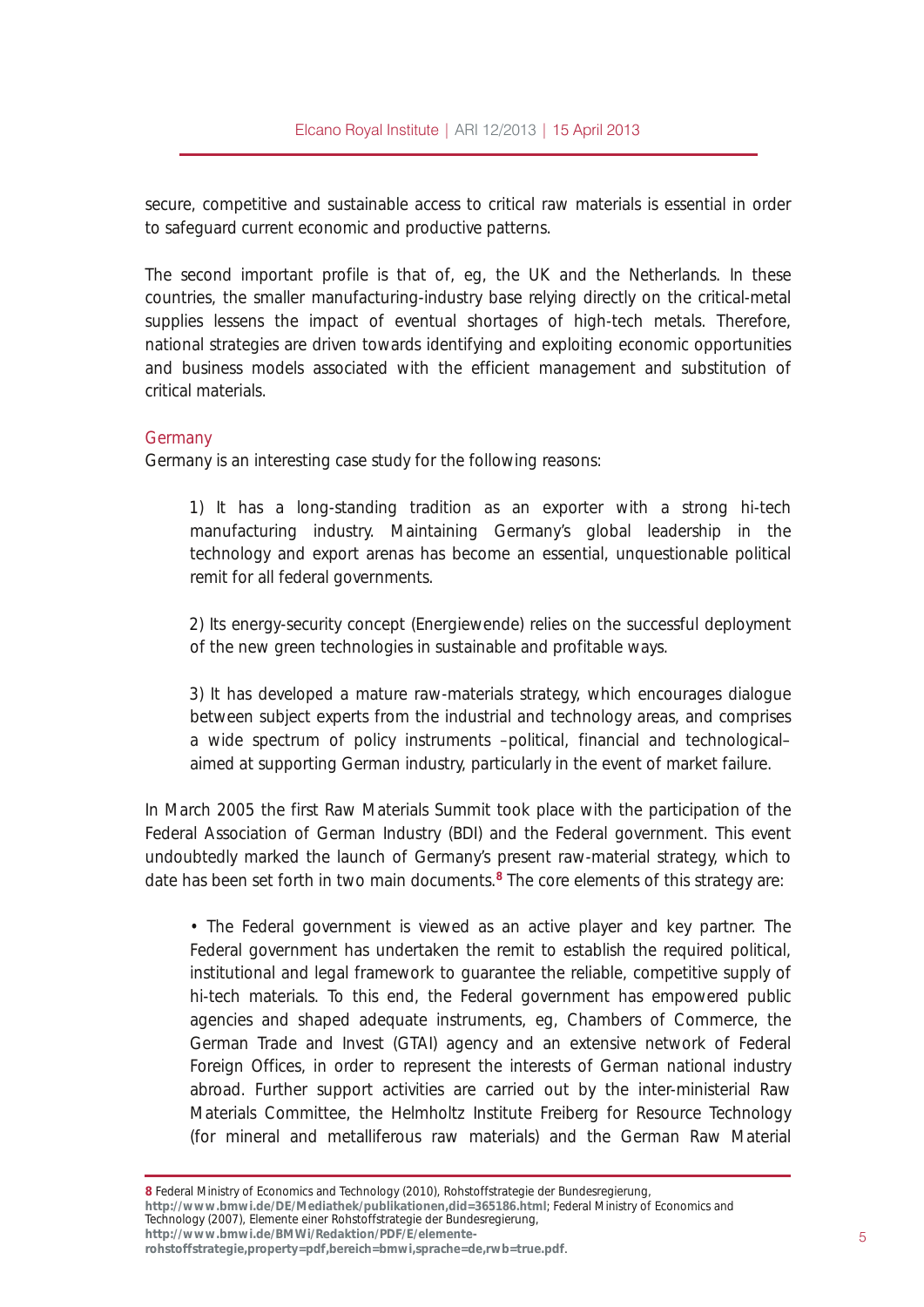### Elcano Royal Institute | ARI 12/2013 | 15 April 2013

Agency (DERA). The DERA, under the managing umbrella of the Federal Institute for Geosciences and Natural Resources (BGR) advises the Federal government on policymaking and assists German companies in preventing failed investments and industrial failure.

• Technological development and innovation. This includes the optimisation of extractive processes for raw materials, promoting research into improved resource efficiency and materials substitution, and boosting recycling technologies.

• Higher education and training are both regarded as valuable instruments for the preparation of highly-qualified professionals and for promoting cooperation between professionals and scientific institutions of excellence.

• 'Raw materials diplomacy'. The Federal government has deployed a broad range of initiatives for a larger supplier diversification. The Ministry of Economics and Technology has established a number of strategic raw materials partnerships, eg, in 2012 with Kazakhstan and Mongolia, and in 2013 with Chile. Furthermore, strengthening bilateral relations with West and South African countries is an explicit intention of the government.

• Financial support for upstream activities. The capital intensity associated with exploration and exploitation activities is definitely a curbing factor, which limits the range of entrepreneurs with the capacity to undertake targeted actions. Thus, the Federal government offers a variety of instruments to help German companies manage the risks associated with fresh investments, among them: the government guarantees for untied financial loans (UFK-Garantien) for the development of raw-material projects abroad; investment guarantees against political risks; and the so-called Hermes Insurance against non-payment of foreign clients. The Explorations Support Programme, launched at the beginning of 2013, provides conditionally repayable loans for exploration projects both in Germany and abroad. The beneficiary companies, based and commercially operating in Germany, are liable to repay the loans only when their exploration activities result in profitable exploitations.

• Alignment with the EU Raw Material Initiative. It is not the intention of the German government to formulate a raw material strategy applicable to all EU member states, but to work together with the EU to back common national interests, in particular regarding technological and industrial challenges and commercial relations with producer countries.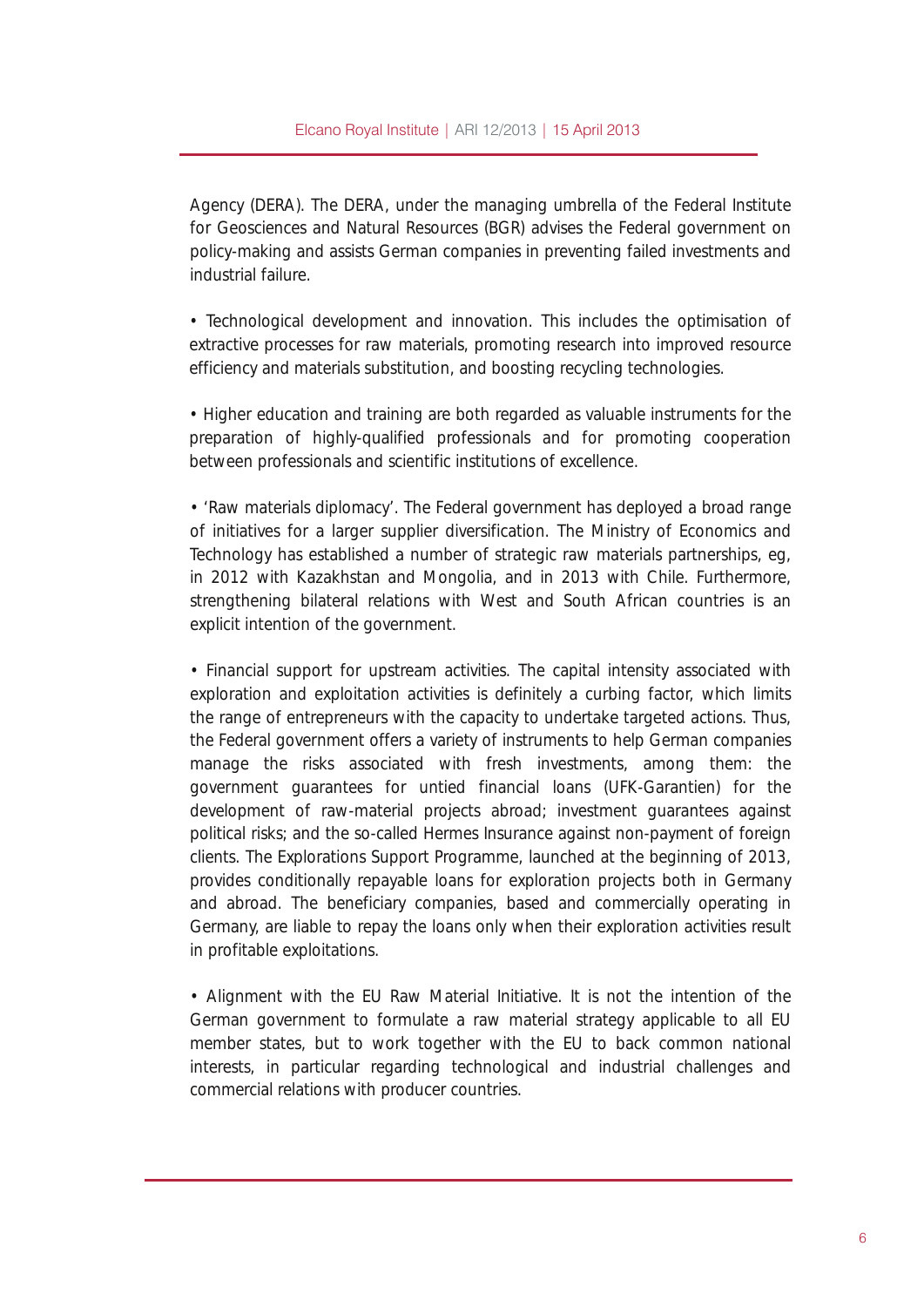Š Multilateral cooperation. The Federal government has prompted the G8 and the G20 partners to engage with raw-materials sustainability, market transparency and good governance as a means of ensuring regional stability. It also backs international development policies to be sourced from national, EU and international programmes. An example of the latter is the Extractive Industries Transparency Initiative (EIT).

### I udqf h

In 2010 the French government presented a strategic plan which stressed the importance of critical metals for the low-carbon sector. < Its major action points are:

ŠStrengthening France‡s strategic knowledge of the strategic metals that have the greatest impact on the French economy, in liaison with the extractive, processing and manufacturing industries.

Š The intensification of targeted exploration projects through the combined efforts of coordinating public institutes and private partners, and the promotion of R&D activities in the field of extractive and processing techniques.

Š The exploration of the potential resources of the ocean floor as a key objective until 2030.

Š Improving the efficiency of recycling processes under the coordination of public expert agencies.

Š Consolidating political support to entrepreneurial efforts with producer countries including China, Russia, Mongolia, Brazil and South Africa.

Š Entering into bilateral partnerships with selected producer countries like Australia and Canada.

ŠExchanging experiences with consumer countries (eg, the UK, Germany, Finland and Sweden) at the public, industrial and scientific levels.

Š Fostering a coherent European policy that links security and sustainability with mining, industry, trade and development policies.

In January 2011 the French government created the Committee for Strategic Metals (COMES), an advisory body responsible for defining the directives for a strategic-metal security policy, which gathers public actors, technical bodies and entrepreneurial federations.

< Portail du Gouvernement, Les m´ taux strat´ giques, 27/IV/2010,

[kwws=22duf](http://archives.gouvernement.fr/fillon_version2/gouvernement/les-metaux-strategiques.html) klyhv1j r xyhuqhp hqw1i u2i loor qbyhuvlr q52j r xyhuqhp hqw2uhv0p hwdx{ 0vwudwhj lt xhv1kwp o.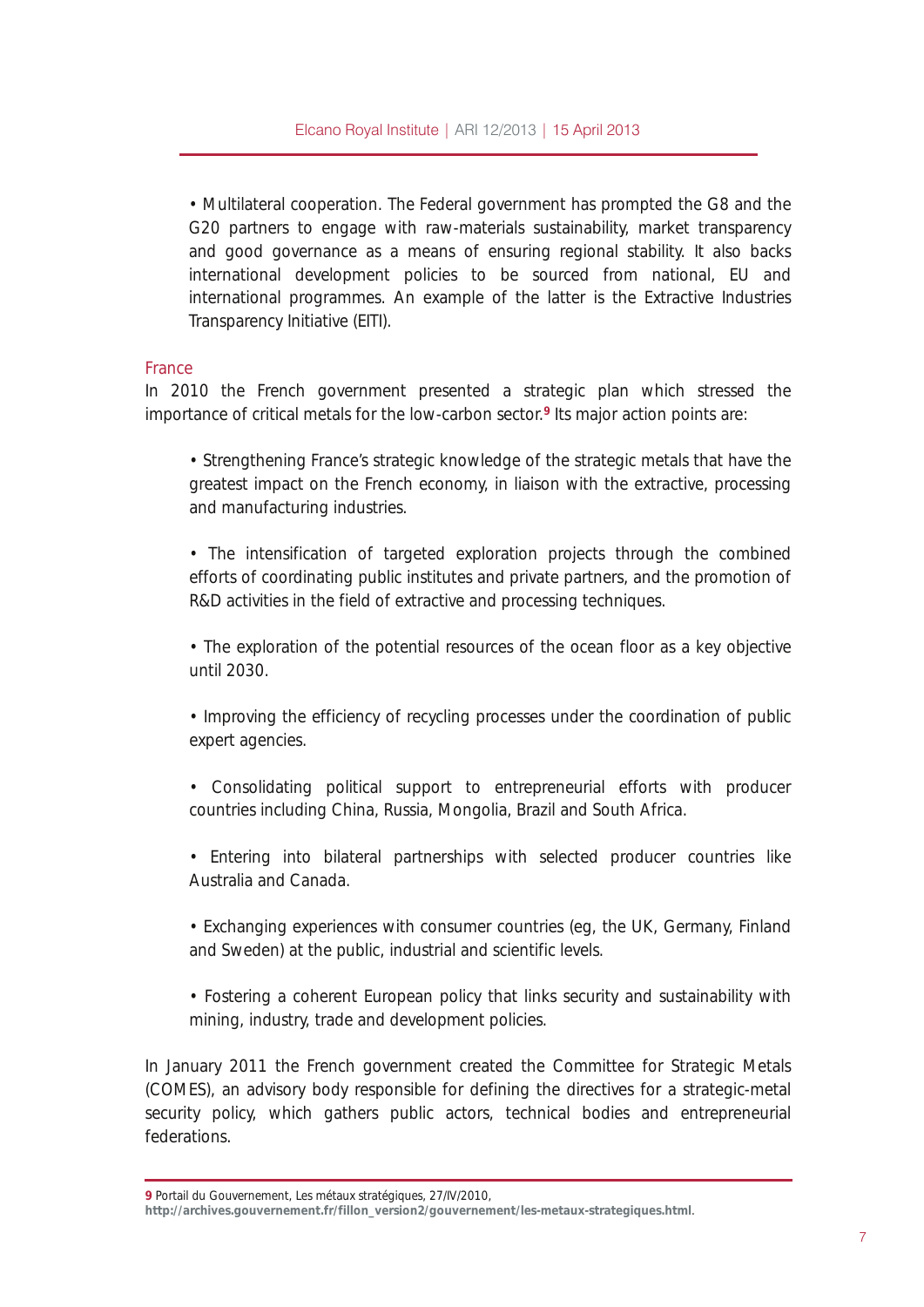### The UK

In March 2012 the Department for Business Innovation and Skills (BIS) and the Department for Environment Food and Rural Affairs (DEFRA) jointly published an action plan which addressed concerns previously raised by the Confederation of British Industry (CBI) and the EEF Manufacturers Organisation.<sup>43</sup> The plan highlights the difficulty of inferring both the economic value and future demand of critical metals and hence, to reliably assess the economic risks for British industry. On the other hand, an eventual restriction of critical metals is expected to affect the British economy less seriously than it would the economies of predominantly manufacturing countries like Germany.<sup>44</sup> The reason is that the bulk of British imports consist of semi-manufactured and manufactured goods, hence the global supply of critical metals affects the British economy mainly in an indirect way.

Criticality is regarded as a driver for innovative solutions which encourage the diversification of technologies and the development of new business models. In this regard, the British action plan identifies a number of potential competitive advantages centred on:

1) Research into new materials and materials substitution as a means for pioneering alternative solutions.

2) Cost saving to be gained from innovation in resource-efficiency production techniques and lifetime optimisation.

3) Secondary (local) supply capabilities if viable recovery processes can be demonstrated.

Some of the most important measures proposed in the action plan are:

ŠPriority identification. To enhance knowledge on the economic value and risks to British industry of critical metals is a central issue for further policy-making.

Š Keeping the industry updated on risks and alternatives. The Environmental Sustainability Knowledge Transfer Network (ES KTN) and the British Geological Survey (BGS) have created a strategic-materials resource database that will enable British industry to assess medium- and long-term business risks and to evaluate alternative action.

Š Managing political support. The British government has a commitment to represent the interests of the UK $\sharp$  national industry abroad and to mediate where market distortions appear. Bringing together national industry and scientific

 $17$ /X/2011, kws= $22z$  z  $z$  1sxedf dwlr qv1sduddp [hqw1xn2sd2f](http://www.publications.parliament.uk/pa/cm201012/cmselect/cmsctech/726/726vw.pdf) p 5343452f p vhdnf w2f p vf whf k 2: 592: 59yz 1sqi .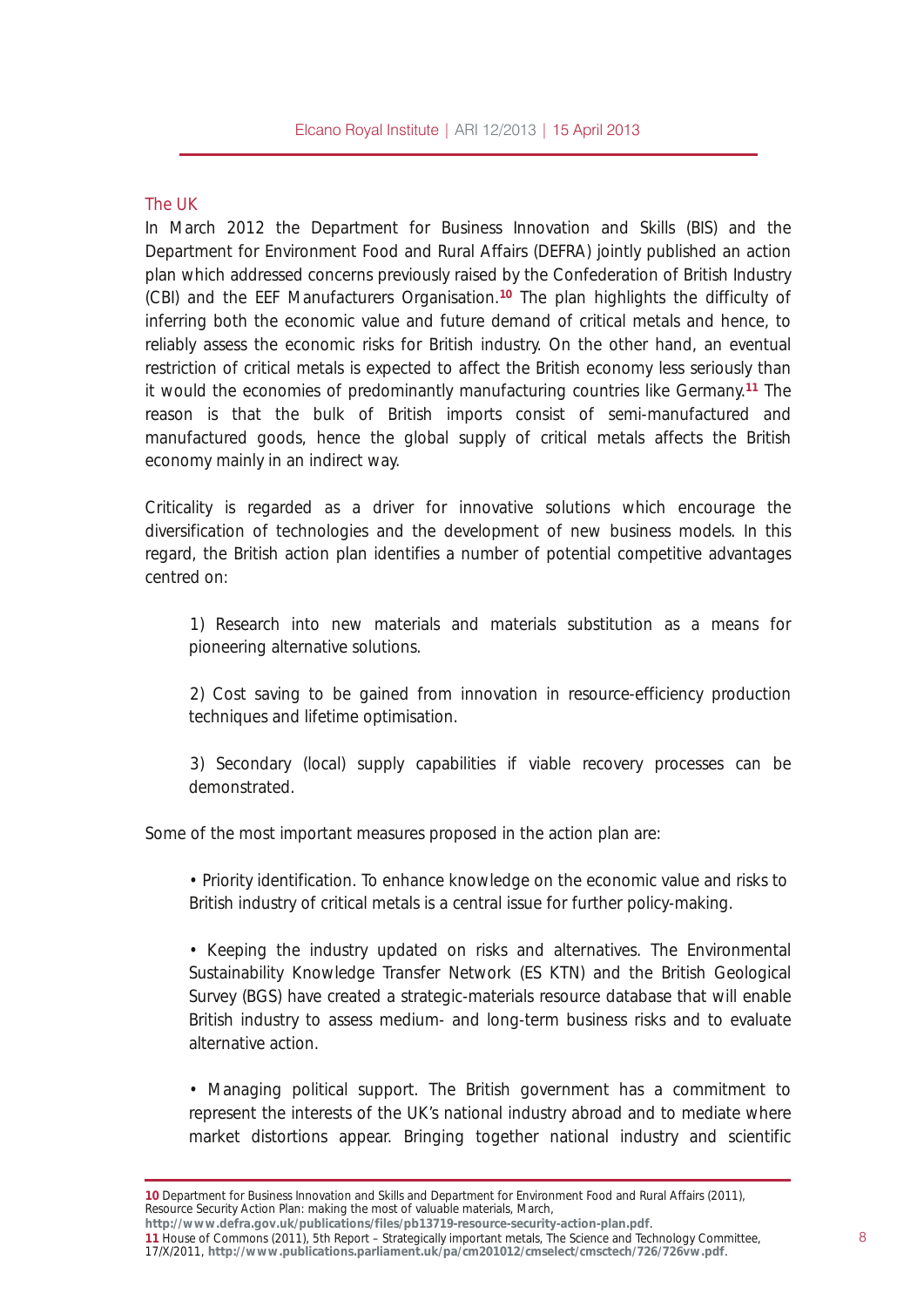institutions is considered a powerful instrument to help shape policy priorities at the EU and international levels. The so-called Green Alliance has opened up new channels for the exchange of information and experience between the government, the industry and other significant groups.<sup>45</sup>

Š Supporting research and development. The British government, through the Technology Strategy Board (TSB), financially supports innovation and research for the development of new products and services. The main areas identified are: metals substitution, optimisation of resource efficiency, re-use of specific products, and recycling and recovery of components and/or metals. Eligible projects should involve partners from the scientific, industrial and metal supply-chain sectors. Furthermore, the UK is well aware of the importance of defining EU-wide research goals which are aligned to British national priorities.

Š Supporting deployment effectively. In September 2011 the TSB together with the Chemistry Innovation KTN and the ES KTN launched the Materials Security Special Interest Group (SIG), an interdisciplinary cross-link network with the mission of encouraging the adoption of new business models and supply chains to boost the effective deployment of innovative marketable solutions.

Š Advocating transparency and good practices in politically unstable regions. The British government promotes the implementation of global transparency standards in all countries that belong to the critical-metal supply chain. Specifically, the government supports the EITI initiative and advocates coordinated development policy-making within the EU.

#### With Qhwkhuodqqv

The Dutch economy imports mainly semi-manufactured products and has only a limited dependency on critical materials. Thus the main goals of Dutch policy concerning critical materials consist in strengthening relations with the major semi-finished goods supplier countries.

The Dutch strategy pursues: (1) to safeguard a free international trade system and enforce development cooperation for good governance, transparency and sustainability; (2) to encourage raw material  $\frac{1}{k}$  and (3) to foster research (eg, in urban and deep-sea mining), innovation, recycling and substitution as sources of economic and business opportunities within the cooperation frameworks set up by the EU. The Dutch government highlights the tight link that must exist between the national and EU policies. 46

45 The Green Alliance is a think-tank which, over more than 30 years, has worked closely with business, politicians and other influential groups to achieve political solutions to environmental challenges. 46 Policy Document on Raw Materials, August 2011, kws=2hf 1hxur [sd1hx2hqwhusulvh2sr](http://ec.europa.eu/enterprise/policies/raw-materials/files/docs/mss-netherlands_en.pdf) of lhv2udz 0 p dwhuldov2i lohv2gr f v2p [vv0qhwkhuodqgvbhq1sgi](http://ec.europa.eu/enterprise/policies/raw-materials/files/docs/mss-netherlands_en.pdf) .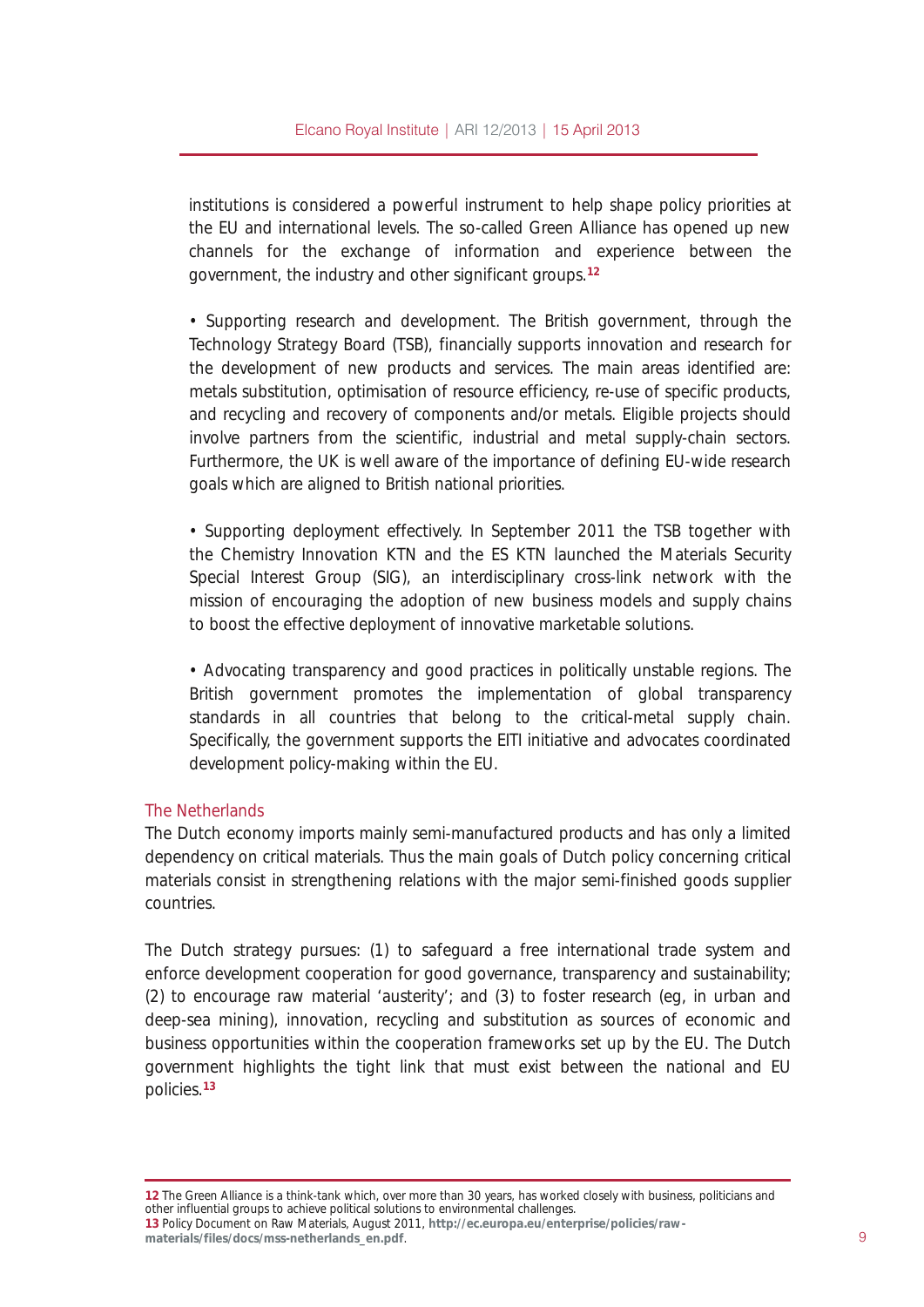#### Which way forward for Spain?

Presently, Spain is one of the leading countries in terms of renewable power generation and has a significant base of renewable manufacturing industry. By the end of 2011, Spain had become the fourth-ranking country worldwide for installed PV capacity. Moreover, Spain leads the CSP market and it belongs to the group of the four leading countries in total wind-power capacity. In parallel, the Spanish renewable industry has evolved to be one of the most dynamic business sectors of the national economy by both operating across the entire technology value chain and due to a significant international projection; for instance, at the end of 2011 Gamesa ranked fourth in the wind-turbine market, with an 8,2% global share.<sup>47</sup>

In this scenario, it is quite remarkable that the Spanish government has to date adopted no comprehensive critical-metal strategy. Even though the government identifies action on climate change and resource efficiency as main research and innovation areas, it has left out any consideration of a coordinated critical-metal action plan.<sup>48</sup>

In this regard, the government faces two urgent tasks. It is essential to adopt measures both to enable the national renewable-technology industry to overcome potential barriers and bottlenecks in the manufacturing-metal supply, and to mitigate the widespread perception that sectoral R&D and innovation initiatives are only of marginal interest in the national political arena. Such measures can only be undertaken in a context of widespread political awareness concerning the nature and the relevance of the critical-metal sector. Specifically, raw-material policy-making demands a multidimensional approach combining economic, financial, industrial, innovation, foreign, development and environmental policies. While this requires a more in-depth analysis for the Spanish case, which exceeds the scope of this paper, several very general proposals can be made.

On the one hand, due to its solid renewable-technology manufacturing base, Spain is in a position to implement some of the measures already adopted in other countries, including:

Š Acquiring strategic knowledge of those metals which have the greatest impact on the Spanish low-carbon technology industry, in order to assess supply risks. Public bodies, professional associations, and scientific and academic circles should carry this out before implementing any specific measures.

47 REN21 (2012), Ib¶d.

<sup>48</sup> Ministry of Economy and Innovation (2013), Estrategia EspaFola de Ciencia y Tecnolog¶a y de Innovaci¸ n, February, kwws=22z z z p lqhfr 1j r e 1hv2vwi ov2p lqhfr 2suhqvd2i lf khur v2qr wlf [ldv253462Hvwudwhj](http://www.mineco.gob.es/stfls/mineco/prensa/ficheros/noticias/2013/Estrategia_espanola_ciencia_tecnologia_Innovacion.pdf) ldbhvsdqr odbf lhqf ldbwhf qr or j l dblqqr ydf lr q s gi; Ministry of Economy and Innovation (2013), Plan Estatal de Investigaci, n Cient¶ica y T cnica y de Innovaci¸ n 2013-1016, February,

kwws=22z z z b lqhfr 1 r e1hv2vwi ov2p lqhfr 2suhqvd2i lf khur v2qr wlf [ldv253462SodqbHvwdwdobLqyhvwlj](http://www.mineco.gob.es/stfls/mineco/prensa/ficheros/noticias/2013/Plan_Estatal_Investigacion_Cientifica_Tecnica_Innovacion.pdf) df lr qbFlhqwli lf dbW hf qlf dblqqr ydf lr q1sgi . 43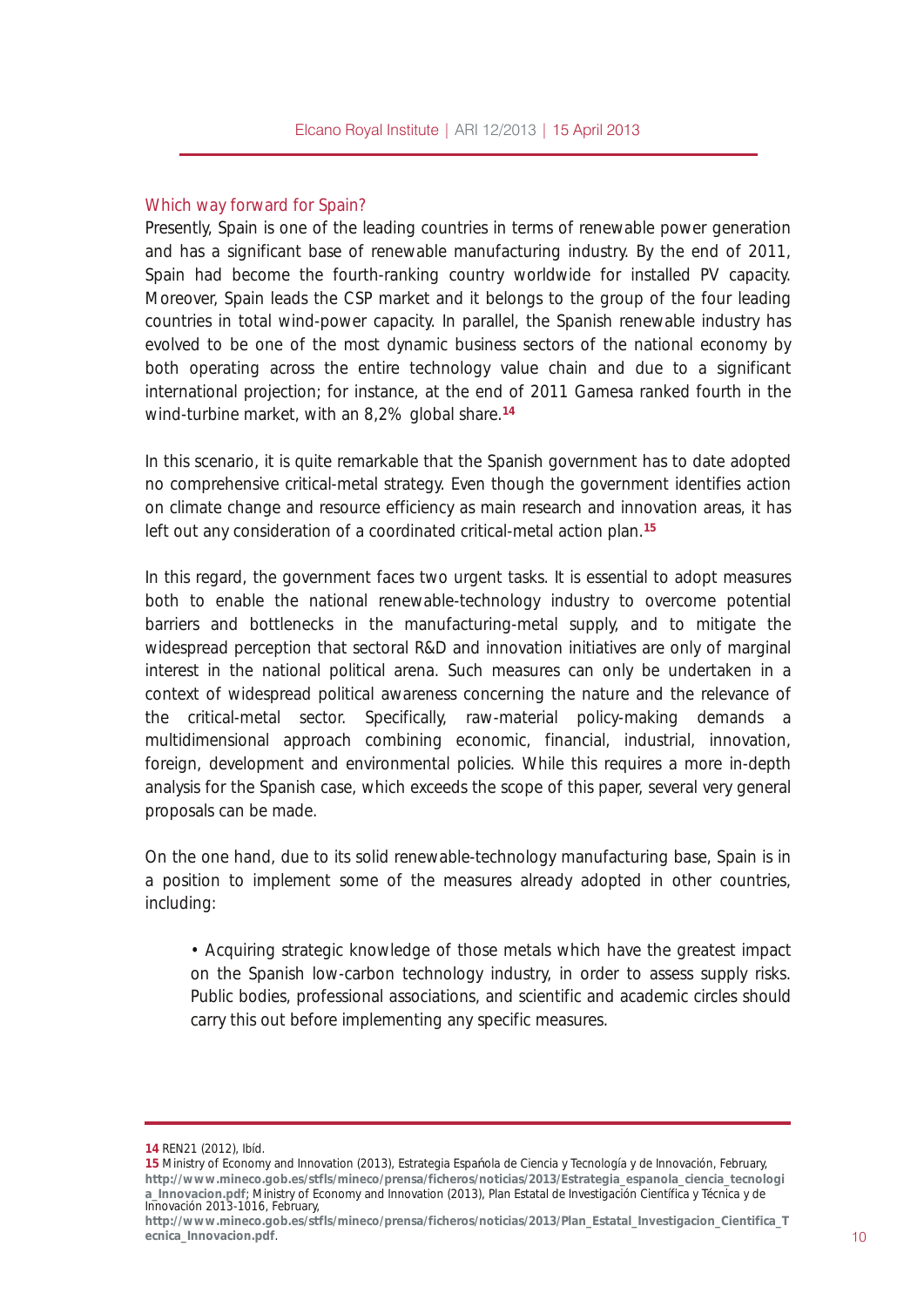• Creating public advisory agencies, or empowering existing ones, with a remit to advise both the government in the adoption of adequate critical-metal supply directives, and national companies in their medium-term strategic business plans, as concerns metal availability, market evolution and efficiency. Following the German model, it is envisaged that the Geological and Mining Institute (IGME) and the Spanish National Research Council (CSIC) might play a relevant role.

• Promoting research into mineral and metalliferous resource technologies with applications for low-carbon technologies. This area of research can be linked to the current activities of the Centre for Energy, Technological and Environmental Research (CIEMAT).

• Launching a multilateral network involving governmental, professional associations and scientific and academic parties for the continued exchange of sectoral information, and for promoting training, education and standards development.

• Developing targeted raw-materials diplomacy, which on the one hand encourages bilateral relations (in particular with Latin American countries) that help diversify the range of supplier countries and, on the other, enables cooperation with the EU and other consumer countries to help identify synergies and satisfy common needs.

• Strengthening the visibility and presence of the Spanish entrepreneurial and scientific community in the European and international arenas in order to best represent national interests.

On the other hand, Spain should take advantage of its solid technological stand and ample market experience in order to maximise opportunities arising from niche innovation markets. In this regard, research into new materials, optimised resource efficiency, closed-loop recycling and re-use processes should all, in conjunction with appropriate standardisation, be strongly reinforced through the combined efforts of the Spanish government and private partners as a main prerequisite for pioneering market advantage.

As mentioned elsewhere in this paper, eventual critical-metal uncertainties bring both risks and opportunities. Therefore, the Spanish government should implement a comprehensive framework –political, legal and institutional– to anticipate any potential risks to the national renewable energy sector as well as to increase the competitive value of the national economy through innovative practical knowledge and business models.